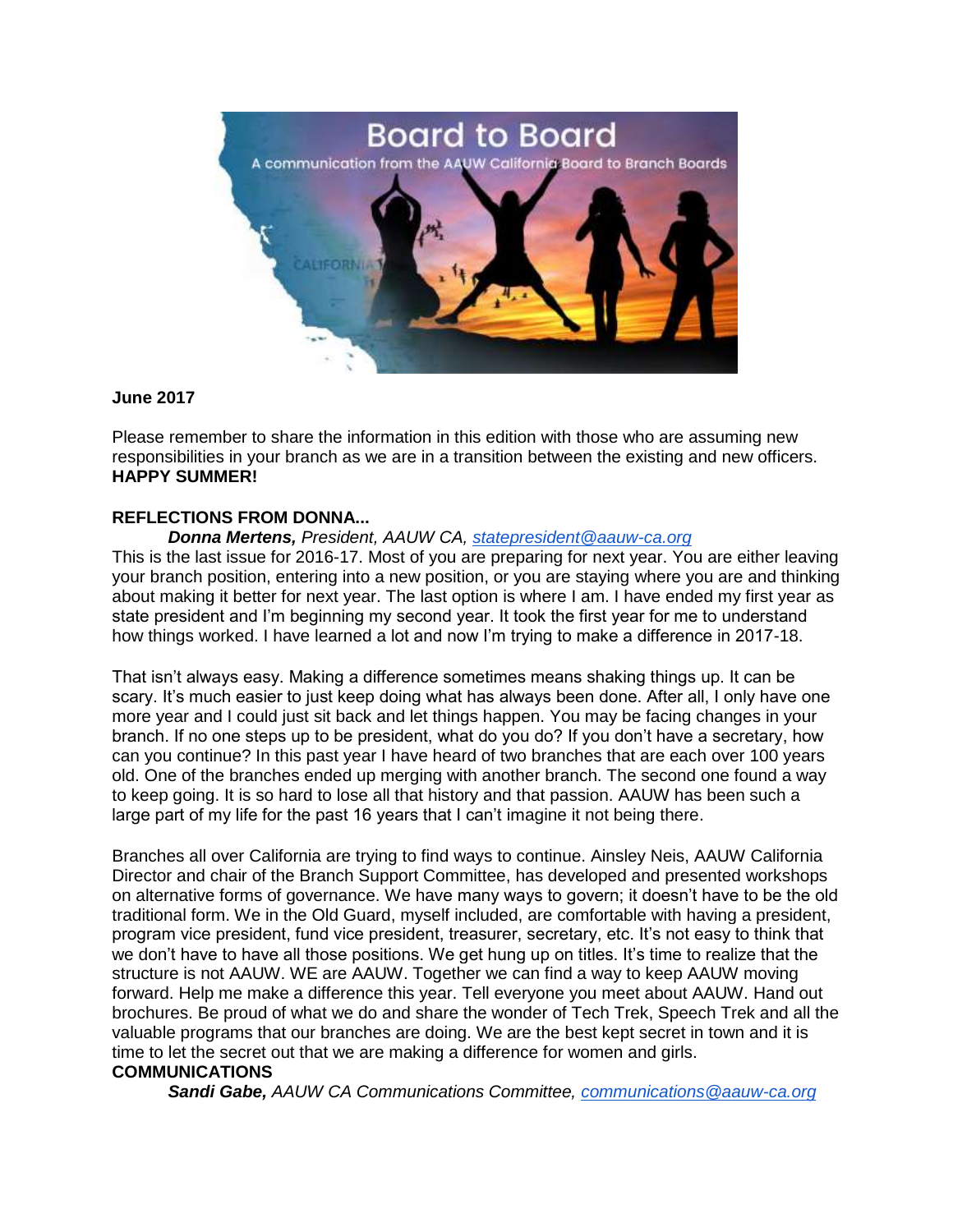## **AAUW California Branch Officer Report:**

AAUW California maintains a database of California branch leaders and state committee members to facilitate communication between the AAUW state board and branch boards. The information is used to produce:

- Job-specific email distribution groups which are used to send important email messages from the state organization to branch officers.
- Annual print and online directory of state and branch leaders. The directory is distributed annually to branch presidents and state committee members and is available on the state website. Please note that not all branch leadership positions are listed in the directory.

Outgoing Presidents are requested to [update](http://www.aauw-ca.org/branch-officer-report/) the records by JULY 1st. You may delegate this responsibility to another officer. Access to the Branch Officer Report is now available [online](http://www.aauw-ca.org/branch-officer-report/) on the AAUW California website.

If you have difficulty updating your records, please contact Kim Wilber in the AAUW California office at 916-448-7795.

## **GOVERNANCE**

### *Sue Cochran, AAUW CA Governance Committee Chair, [sjcaauw@sonic.net](mailto:sjcaauw@sonic.net)* **Membership Action Alert:**

A critical issue will be coming before the membership of AAUW California in the near to immediate future that needs **EVERYONE's** attention and vote. Please read the following information carefully and direct any questions you might have to [governance@aauw-ca.org](mailto:governance@aauw-ca.org) or [statepresident@aauw-ca.org.](mailto:statepresident@aauw-ca.org)

When AAUW California undertook its reorganization in 2008 a critical error was made that affects the corporate standing of AAUW California under California Corporate Code as well as its standing with the IRS, as well as its affiliate relationship with National. At that time AAUW California was switched from a "public benefit corporation" to a "mutual benefit corporation". National is a public benefit corporation and AAUW California as a state affiliate must be aligned with National as a public benefit corporation. We have spent a great deal of time negotiating with the state of California and conferring with an attorney on the issue. The outcome is that the membership needs to vote to change the corporate designation for AAUW California back to a public benefit corporation. Without this change we risk losing our National affiliation as well as jeopardizing our tax status.

In the near future every member of AAUW California will receive a notice of a vote on this proposed change. The vote will be taken electronically and in order for the presented motion to pass, it is critical that every member vote and approve this change to the corporate designation of AAUW California back to a public benefit corporation.

## **LEADERSHIP DEVELOPMENT**

### *Cathy Foxhoven, Director, AAUW CA Leadership Development Chair, [aauwfox@gmail.com](mailto:aauwfox@gmail.com)*

### **Still Looking For A Few Good....Women And Men!**

If you have leadership knowledge that you would like to share with the branches, the Leadership Development Committee would love to have you join them this coming year. The team could use your expertise to help prepare and/or present a workshop for the AAUW California convention in April or for the 2017-2018 leadership training days. Trust yourself that you can impart leadership skills to your fellow members. Send in your [vitae](http://www.aauw-ca.org/join-the-board/) ASAP and plan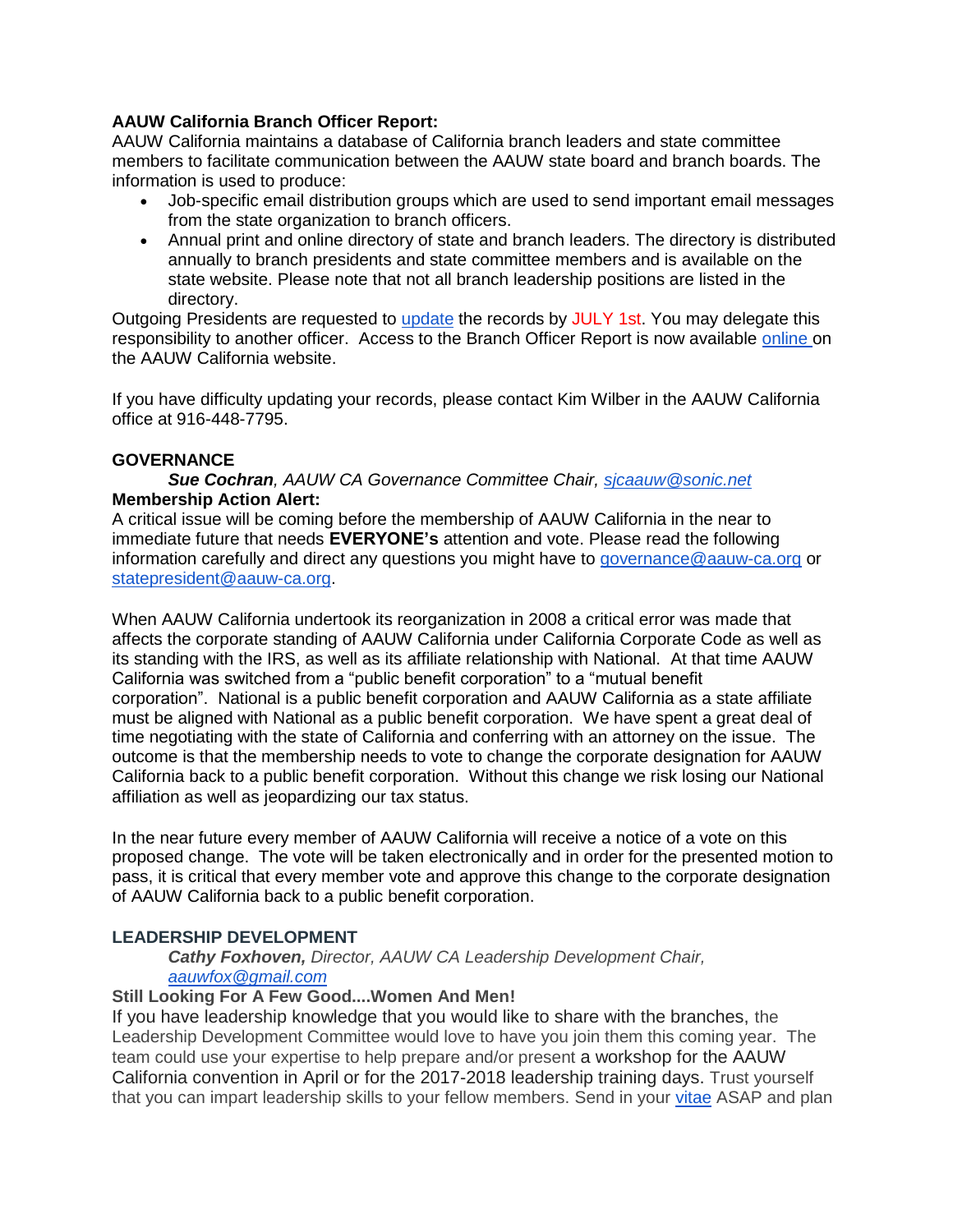on attending the July 15th Leadership Day in Sacramento to help develop the workshops for the year. AAUW California will cover your expenses to participate in the event. Subsequent communication and planning will be via email.

# **SPEECH TREK IS VITAL AND VALUABLE**

## *Cathy Foxhoven, Director, AAUW CA Speech Trek Coordinator, [speechtrek@aauw](mailto:speechtrek@aauw-ca.org)[ca.org](mailto:speechtrek@aauw-ca.org)*

As you plan your new year, consider having your branch participate in [SPEECH TREK!](http://www.aauw-ca.org/category/programs/speech-trek/) The competition will bring valuable community visibility to your branch and educate high school students about AAUW's mission. The 2017-2018 topic is: *How do we stand up to sexism? What can I/AAUW do to break down stereotypes?*

All you need is a coordinator to work with your area high schools and a small budget for financial awards to make the competition an incentive to those busy students. Consider hosting a special fundraiser for your Speech Trek contest. One branch recently reported that they raised \$800 from a "Paint n' Sip" event. If you need more information, please contact Cathy Foxhoven at *[speechtrek@aauw-ca.org](mailto:speechtrek@aauw-ca.org)*.

## **COLLEGE/UNIVERSITY (C/U)**

*Tina Byrne, C/U Committee Chair [aauwtina@gmail.com](mailto:aauwtina@gmail.co)*

# **Summer To Do List:**

- Name a branch C/U Coordinator and make sure your branch president enters that name in both the national Member Services Database and the [state Branch Officer Report.](http://www.aauw-ca.org/branch-officer-report/)
- Ask the C/U Representatives at nearby partner campuses to become branch members. The C/U Representatives are already national members and their state dues are also free. Your branch could sponsor their branch dues.
- Join us on the C/U Committee. We are seeking new members to work with branches, partner members, and student organizations.

# **MEMBERSHIP MATTERS**

*Alex Bellenger, Director, Membership Committee Co-Chair, [alexbellenger22@yahoo.com](mailto:alexbellenger22@yahoo.com) and*

*Kathy Andreini, Membership Committee Co-Chair, [kathyaauw@gmail.com](mailto:kathyaauw@gmail.com)*

## **Give a Grad a Gift**

Give a Grad a Gift is a great way to introduce any recent college graduate, male or female, to AAUW. Members may give as many free gifts as they like. Let your members know that if they would like the recipient to also receive a free State membership, they should **forward the confirmation from National** to [office@aauw-ca.org.](mailto:office@aauw-ca.org) Additionally, branches can waive the branch fee. If branch fees have been waived, **forward the confirmation from National** to [membership@aauw-ca.org.](mailto:membership@aauw-ca.org) This is a good method of recruitment and may help you attract college graduates to AAUW.

If you weren't able to include the Give a Grad Gift information in your branch's newsletter, you can send a special email to the members reminding them of this opportunity to provide a membership at no cost to them.

Also, don't forget to redeem your branch's free [Shape the Future](http://www.aauw.org/resource/shape-the-future-membership-campaign/) memberships!

# **PUBLIC POLICY**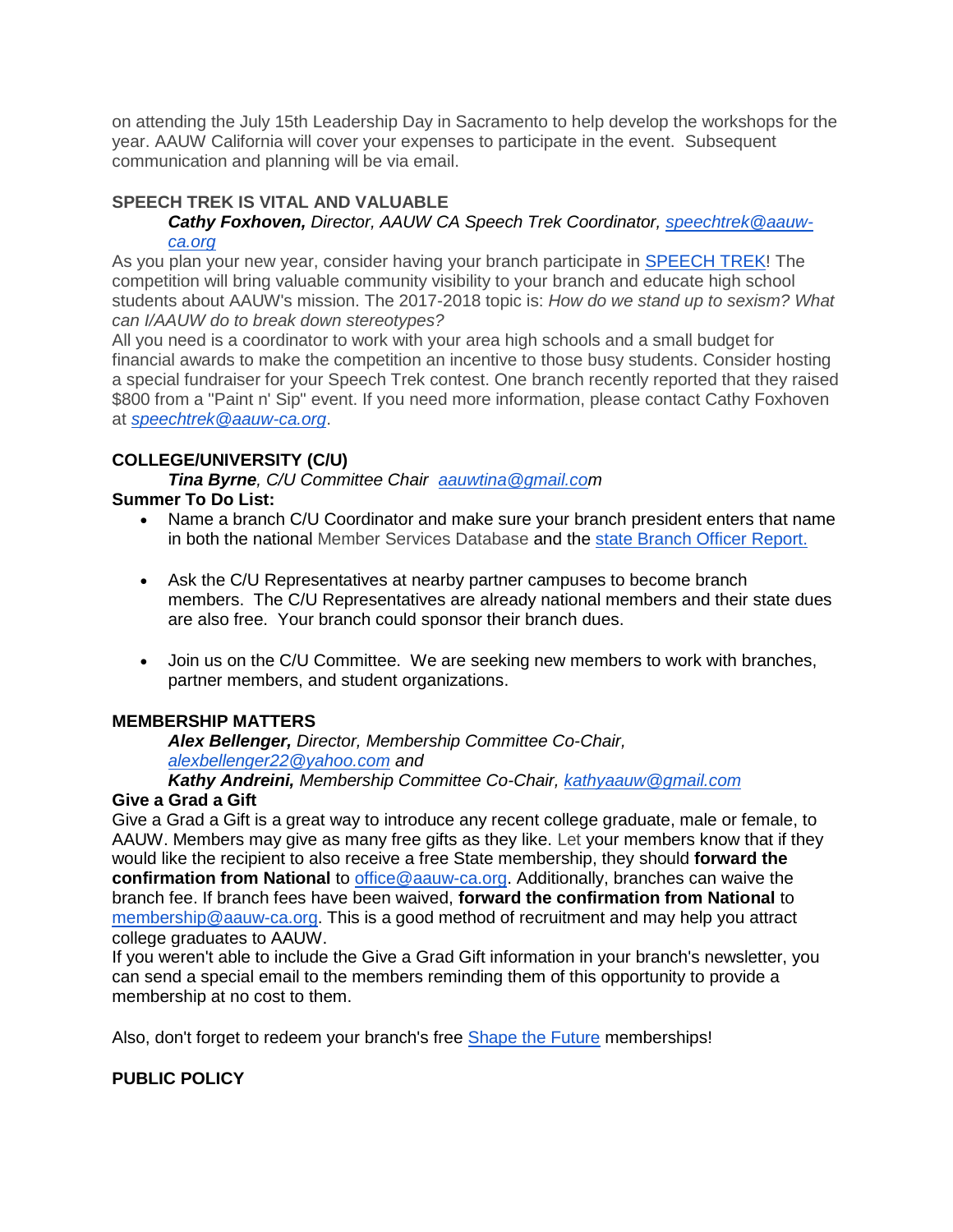#### *Sue Miller, [suellen-aauw@wavecable.org](mailto:suellen-aauw@wavecable.org) and Nancy Mahr, [nlmahr@verizon.net,](mailto:nlmahr@verizon.net) AAUW Public Policy Co-Chairs*

Bills are moving through the State Legislature. June 2nd was the deadline for bills to pass out of the house of origin. Some bills on which we have taken positions have been placed on the "suspense file" in the Appropriations Committees to be taken up later or are being held until 2018. This is due to the bills having costs attached. At some point, the Committee will look at all the bills in "suspense" and decide which they feel the state can afford to fund. Most of our targeted bills are continuing to move forward. You can track bill progress on the AAUW California website – click on Advocacy, then on [Bill Tracking.](http://www.aauw-ca.org/bill-tracking/)

**Action Alerts**: We are starting to send out [Action Alerts](http://www.aauw-ca.org/sign-action-alerts/) which are emailed notifications of opportunities to take action related to critical legislation. Be prepared to respond immediately when an alert is received. This is an important grassroots tool. When alerts come to you as a board member, pass them on to your members.

As you plan for the coming year, be sure to include at least one branch program related to Public Policy. In this environment of major changes in federal laws it is important to keep our members well informed.

Keep up your efforts to connect with the local offices of your legislators. This is a key way for legislators to know what AAUW is and what we value and work to achieve.

We are sad to say goodbye to our terrific AAUW national public policy leader and mentor, Lisa Maatz, as she moves on to new opportunities. Lisa put together a great national Public Policy team who will continue to lead and to support the work of the branches and state organizations.

#### **PROGRAM**

*Lynne Batchelor, Director, AAUW CA Program Committee Chair, [lynneaauw@aol.com](mailto:lynneaauw@aol.com)* Most branches hold a summer retreat, organizational meeting or goal-setting planning session. Please use this opportunity to ensure that a preponderance of your programs are mission-based. For additional information please check out the resources on both the state and national websites. Next year is our second year of *Leadership: Yesterday, Today and Tomorrow,* a monthly state-wide "virtual" book group via conference call. Next year's discussion will be on [I am Malala.](https://www.amazon.com/Am-Malala-Stood-Education-Taliban/dp/0316322407) I encourage you to be thinking of ways to incorporate this study into your branch programming. Happy summer!

## **DEVELOPMENT & MARKETING**

*Deanna Arthur, Director, Development and Marketing Chair, [deannaaauw@gmail.com](mailto:deannaaauw@gmail.com)* As we reach the end of our program year, I just wanted to say thank you to all of you who read the Board to Board and shared information with your branch members.

We care about our branches and we care about AAUW. To that end, continue announcing your meetings on Meetup, Facebook, bulletin boards; and anywhere you can find like-minded people. Never stop fighting the good fight and caring about women and girls.

If you know a company that would love to sponsor an event at the 2018 Convention, please share that information with Kathleen Doty, our convention chair at [dotyk2@gmail.com.](mailto:dotyk2@gmail.com)

Hope to see you at the national convention in a few weeks.